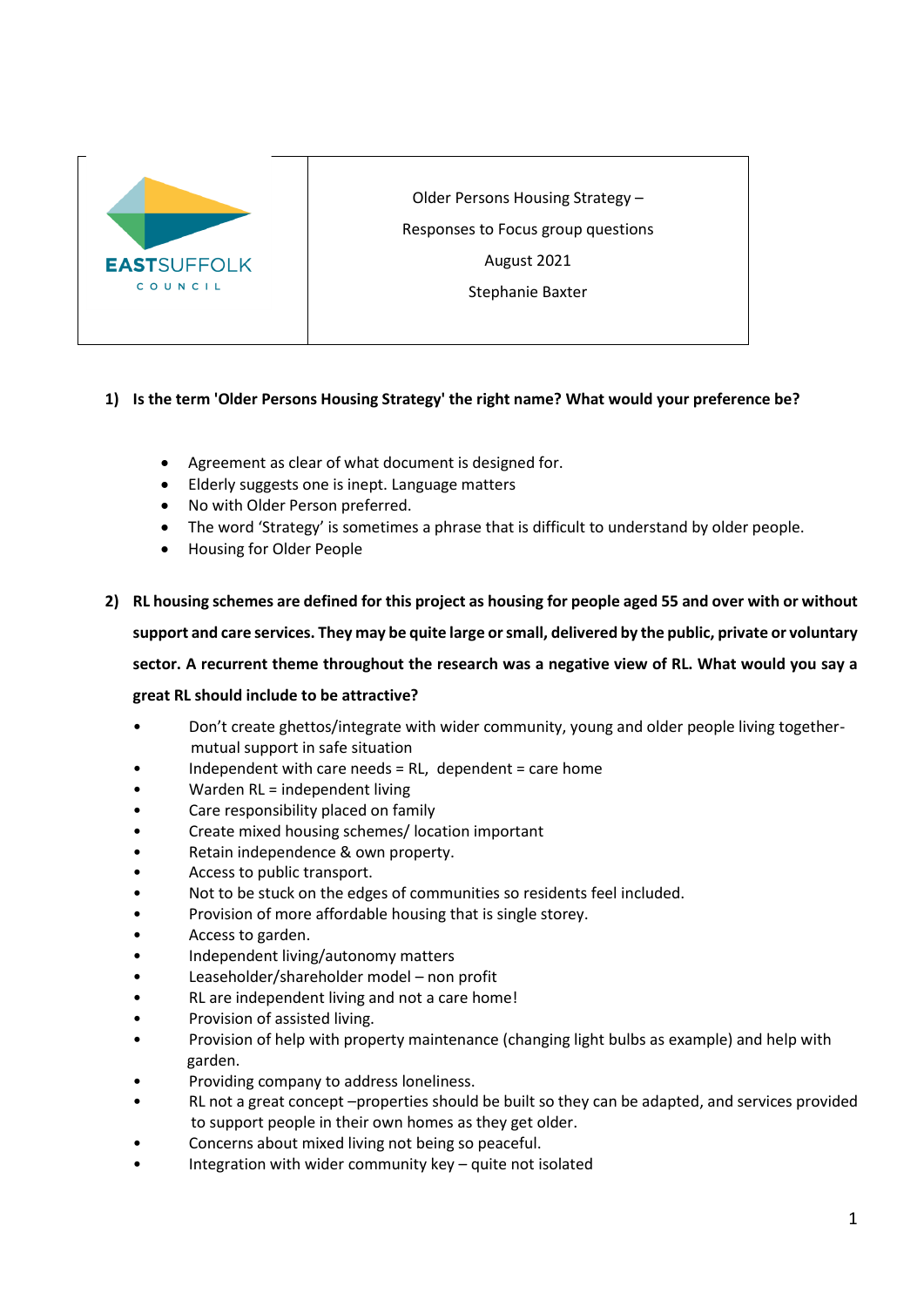- Design of home consider needs of older people.
- Affordable homes needed for all budgets
- Mix of services and amenities depending on personal budgets/choices
- "Same needs as you get older regardless you own or rent"
- Homes become prisons with stair or bath risks
- IRL with some care services  $-$  good as not care home
- Equity release schemes positive examples
- Technology/internet inbuilt in property/IRL scheme
- Partnership working across councils
- Adaptable and flexible care services for short term requirements
- Greater support for carers and family
- Parking and electric charging point
- Location or adequate public/voluntary transport
- Housing with support that is affordable all budgets
- Needs to be differentiated between homeowners and those that rent their property.
- Lack of the right type of property.
- Want to live their own live and that there seems to be a choice between residential or the 'McCarthy & Stone' type development.
- Needs to offer the complete package DD's father is in [deleted] home, with the care package developing as his needs increase, so he doesn't need to move to another home as these change.
- Scheme you can buy that can then be sold back to the council after death, so it can then be allocated to others. The next of kin then get the percentage made. DD advised that she was aware of this type of scheme which was offered by the Joseph Rowntree Trust. Scheme where over 55's can put their name down for schemes like the one above.
- Residents committee is the best way to determine the facilities offered within a scheme.
- Scheme at Market Harborough offers a restaurant, so saves cooking and provides nutritional food. Care has to be paid for anyway, so cost not seen as an issue – going to have to pay a levy as you get older.
- Care homes have a special smell.

# **3) How can ESC ensure RL promotes resilience and independence for the residents and the wider community?**

# • Everyone has different expectations.

- Generate younger outlook through activities (better health) but don't make it institutionalised.
- Make people feel needed.
- Take account of age profile of ESC/need balance
- Awareness and interaction of care & support agencies about all working together.
- Not just housing, need support services aid independence
- Choice of services needed for financially independent residents
- Councils now have limited resources people outweigh resources.
- Difficulty in finding care support/respect care industry
- Role of 'Warden' or manager of RL scheme sign post or partnership working with local organisations in community
- More liaison with adult social care and provision of more welfare workers.
- Housing teams to work more closely with Social Services.
- ESC to invest in support services within communities expand not reduce staff.
- Greater inclusion of voluntary sector free & bought in services
- Enabling services to promote independence after hospitalisation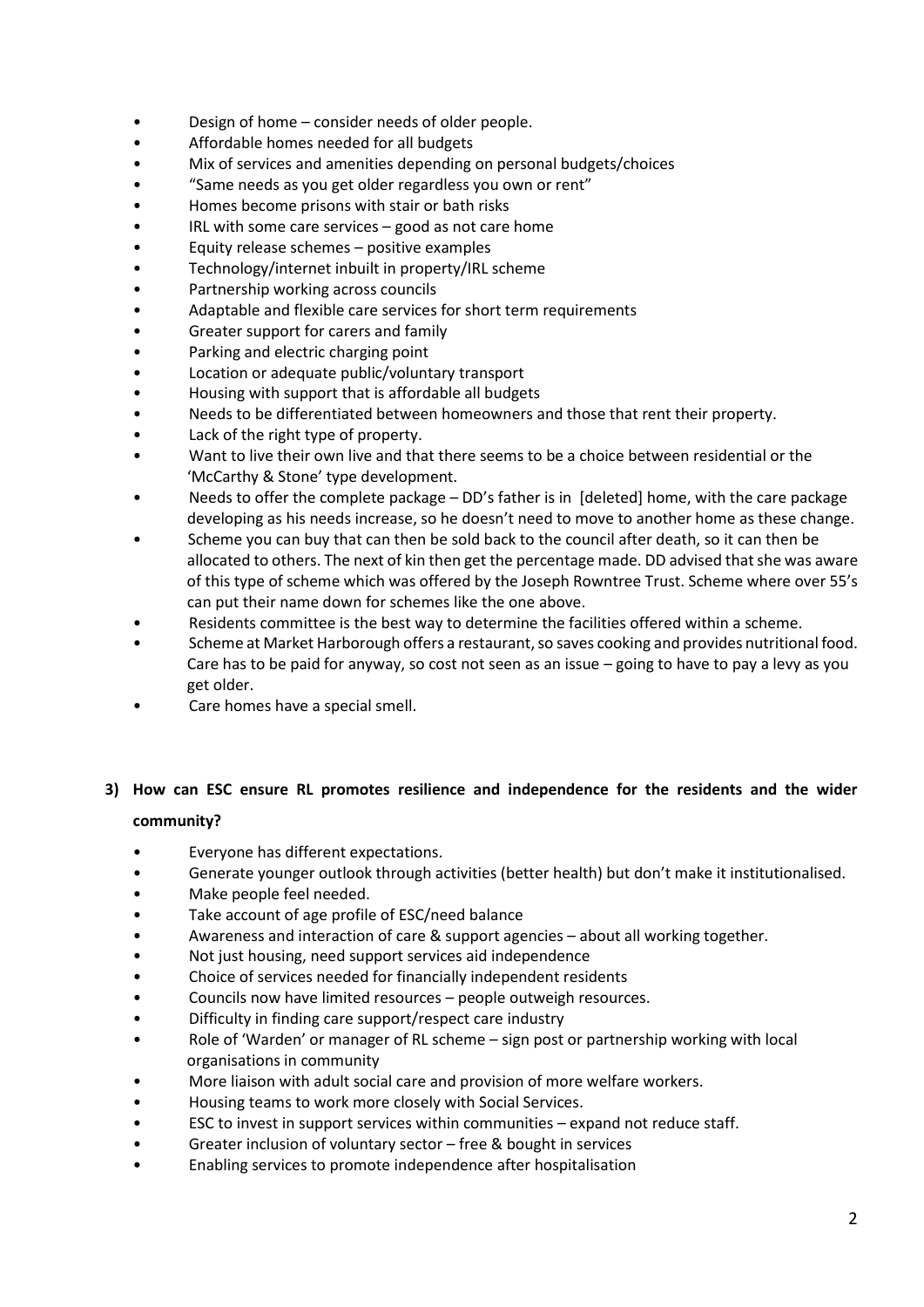- Support & respite for carers needed
- Good standard of space and design to make property a home
- LA provide leasehold for next generation waiting list as per needs change
- Warden schemes give family comfort and loved one security.
- Good design enables independence
- Disabled facilities grants to consider needs of carer/wider family
- On site staff = good (security and limited support)
- Services that promote inclusion/befriending
- Independence is about having the right facilities support rails, commodes, level access etc
- Don't agree with the philosophy of keeping people in their own home for as long as possible.
- Social Services sometimes treat people as an idiot.
- Respondent advised that through her previous role, that grant schemes for home adaptions were focused on the disabled person rather than the family unit, so no consideration was given to the needs of the partner providing the support.
- Respondent noted that current OTs perhaps don't have the life experience to bring to the job, due to their younger age.

#### **4) What do you think engagement and integration with the wider community look like, what do you think**

#### **should be included? What services could enable or promote engagement?**

- An example of mixed ages community mentioned. An example of a private development with all properties being bungalows that didn't feel like an older person's community.
- Not on the edge of a town/location is key to independence
- Have local officers to put people in touch with resources and linking into communities. Fund local agencies to provide this.
- Voluntary sector work closer with communities, public and private sector
- Projects to promote inclusion
- Invest in community groups to provide safety net for their population.
- Key community contacts to support vulnerable/regular checks
- IRL schemes with choice of care package if needed
- Councils are siloed and should work together.
- Limited police challenges feelings of safety
- IRL schemes needed for local people
- IRL give family comfort if loved one lives alone
- Integrated services promoting care and housing provision/reduce bed blocking in hospitals
- Activities bring people together to make choices & policy
- Prevent crisis through intervention and access to services in own home
- Services sensitively tailored to local residents' mental health needs
- Security measures vital for family's comfort.
- Limited support services for mental health conditions
- Joint communal facilities that promote inclusion with wider community (restaurant etc)
- IRL independent living key
- Links to medical care to prevent hospitalisation (short term/non-critical)
- Space standards too small. 2nd bedroom needed for mental health of carers (allows respite)
- Sufficient guest rooms for long distance family members to use. (high quality)
- Voluntary sector links to IRL scheme inclusion
- Security in the form of pendant alarms and check calls, with the latter of great benefit to family members.
- No mental support, but no one provides this SH outlined that her husband went into hospital but returned home in a wheelchair due to brain virus, but no support provided when he was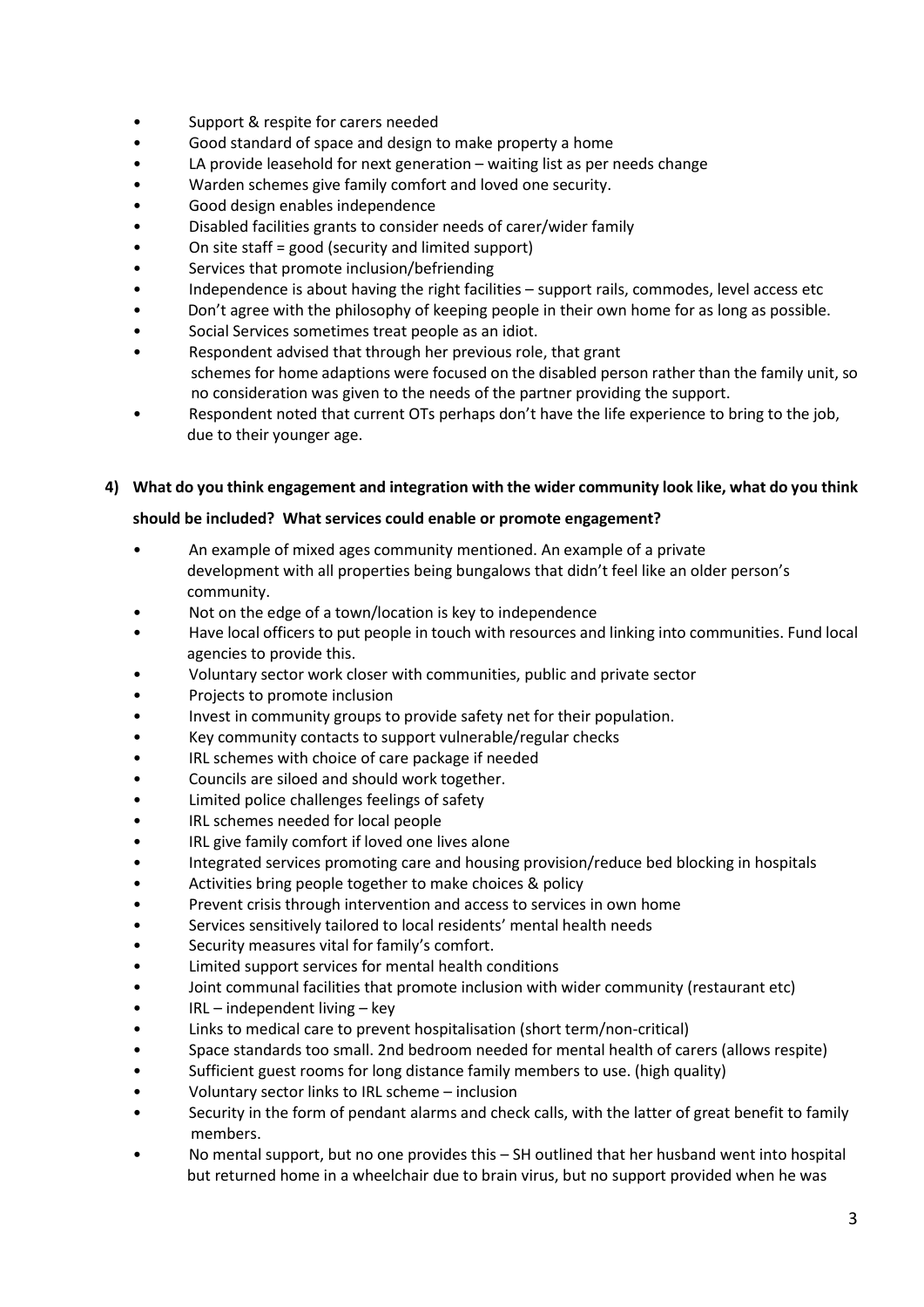discharged.

- Central information point for support services information.
- Provision of services such as hairdressers and chiropodists etc.
- Location is very important, so services needed to be close by.
- Communal areas important.
- Own front door, kitchen, and bathroom.
- Bring additional help/services into the home or complex.
- Warden plus services if extra care required, then the warden is able to provide these. It also saves a person having to then move as their needs increase.

#### **5) Some housing schemes including RL have designed their public spaces to include semi shared space for**

# **gardening or growing food opportunities. What do you think about that idea in the context of an RL**

#### **scheme?**

- Great idea.
- Provides space to relax and through gardening, to still feel useful.
- Space for interacting with neighbours.
- Appropriate design & citing of property to enable interaction and growing
- One Over-55's property is set up with the residents as shareholders. Maintenance of building and gardens etc determined by them. Are about to host weddings in part of building to provide additional income.
- Activities like gardening are community activities.
- Democratic decision making by residents
- Public and private space needed
- Shared space promotes inclusion & dignity via gardening/social activities
- Brilliant.
- Residents association should guide activities (democratic and empowering)
- Gardening delivers satisfaction
- Shared space for eating, not left in room
- Social activities like always done
- Design complex around a central square providing gardens and communal space.
- Outside space is critical particularly if a person needs to use a wheelchair.

### **6) One of the reasons given for not wishing to downsize or relocated was due to the reduction in space to**

#### **accommodate visitors overnight. Would hotel quality ensuite guest rooms rented by the night be a**

#### **good response to mitigate that concern?**

- A good idea as it could allow properties to be more spacious.
- Moving from a multi-bedroom house into a one-bedroom property seen as shutting people down and not having anything to look forward to for the rest of their life.
- Providing an additional room in a property allows carers or family members to stay, but also a couple having the option to sleep separately if one becomes ill. Having a communal room could present issues re covid.
- No guests not able to stay in home.
- Additional bedroom allows residents to be sociable with friends and family
- Excuse to cut downsize of properties i.e., single bedroom only.
- Several guest rooms needed to aid families who live long distance away (high quality
- Good, must provide basic facilities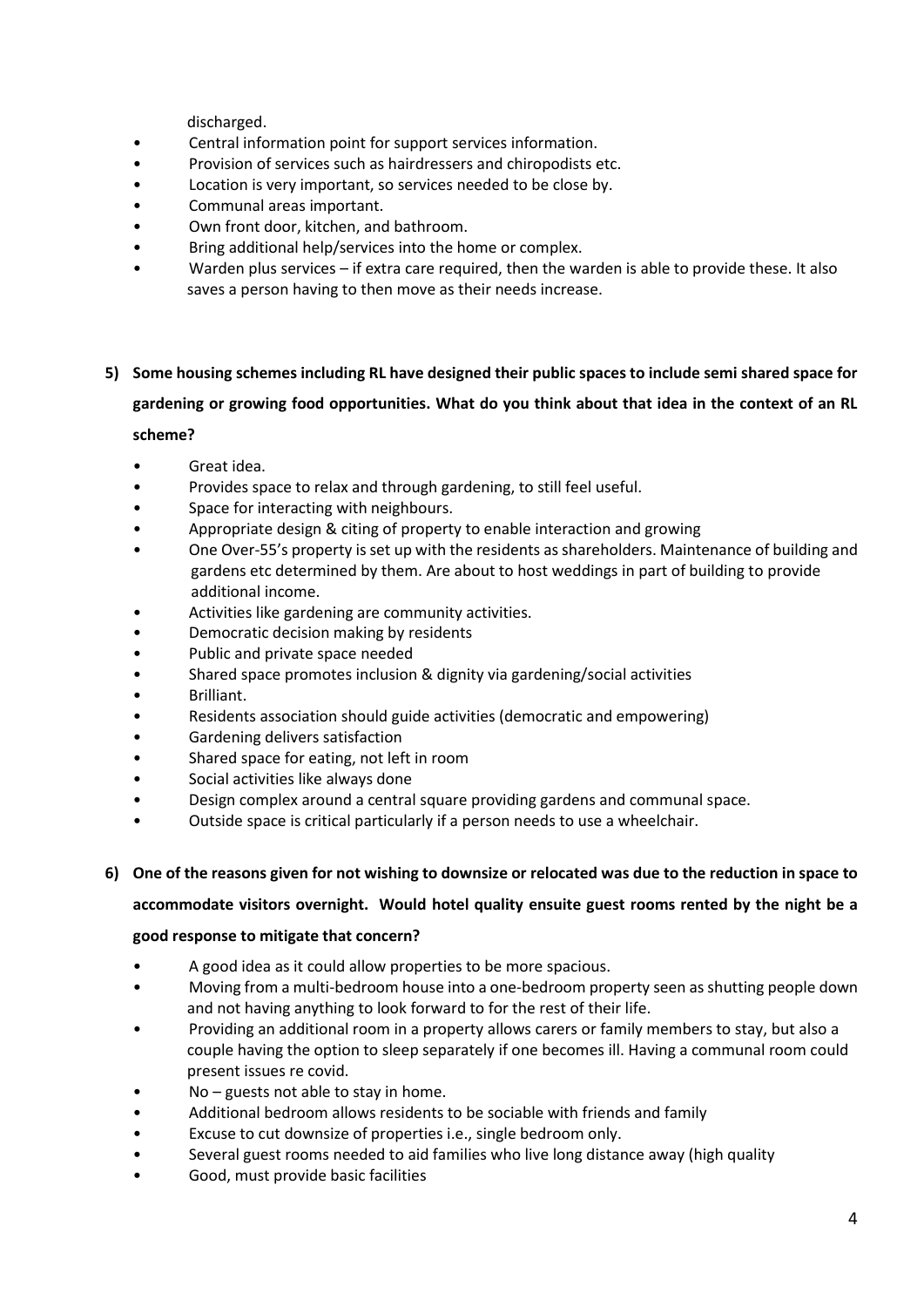- Second bedroom for carer or family member.
- Complex to have rooms to rent.

### **7) Information and advice about support services was a big theme in the research. Where do you think**

#### **such information should be accessed from?**

- Communal notice boards.
- Increasing use of technology to provide this.
- Responsibility should rest with housing provider to keep residents informed on how to access services.
- Voluntary organisations need more funding to provide community related services
- Communal rooms such as post room.
- People providing information should place this where it is accessible by all, with this moving online.
- Libraries are a good source of information.
- Unclear as to where people go to find out about services when they move into a new area.
- LA could provide webspace for vol sector to advertise services
- Central carers resource for information needed
- Support services for carers
- Advocate service to support and guide needed for carers
- Partnership working between sectors and organisations needed to protect carers
- Carers reluctant to get help at crisis point
- Central information point that you could visit to obtain information.
- Current situation finds a call going into a call centre where they don't know who to put the call to.
- Have an internet contact.

#### **8) What role do you think ESC can provide? What do you think ESC can do to support RL service providers**

#### **build trust with RL residents, what issues prevent trust from developing?**

- Do what you say.
- Bungalows for affordable tenure as part of wider private housing schemes would allow residents to stay in local area and remain in touch with friends and family.
- Provision of extra care sheltered housing as additional support is provided by on-site staff. Occupant is a tenant and independent, rather than in a residential home. Services do include a central space for lunches etc.
- Support should be for all older people not just those in IRL.
- Budget reductions lead to service cuts people don't believe their council is there for them.
- No help provided until it is needed such as someone coming home from hospital and requiring more care. Not helped by divisions between ESC and SCC.
- Investment in local community services
- Community Team to be led by their communities.
- More community officers so they are known locally.
- More community police.
- More investment in services to promote community relationships
- Fear of abuse if complain charter or agreement needed
- Easy accessible info point
- Age relevant carers (dignity)
- Issue where service is being provided, but not to standard, so reporting issue could see the